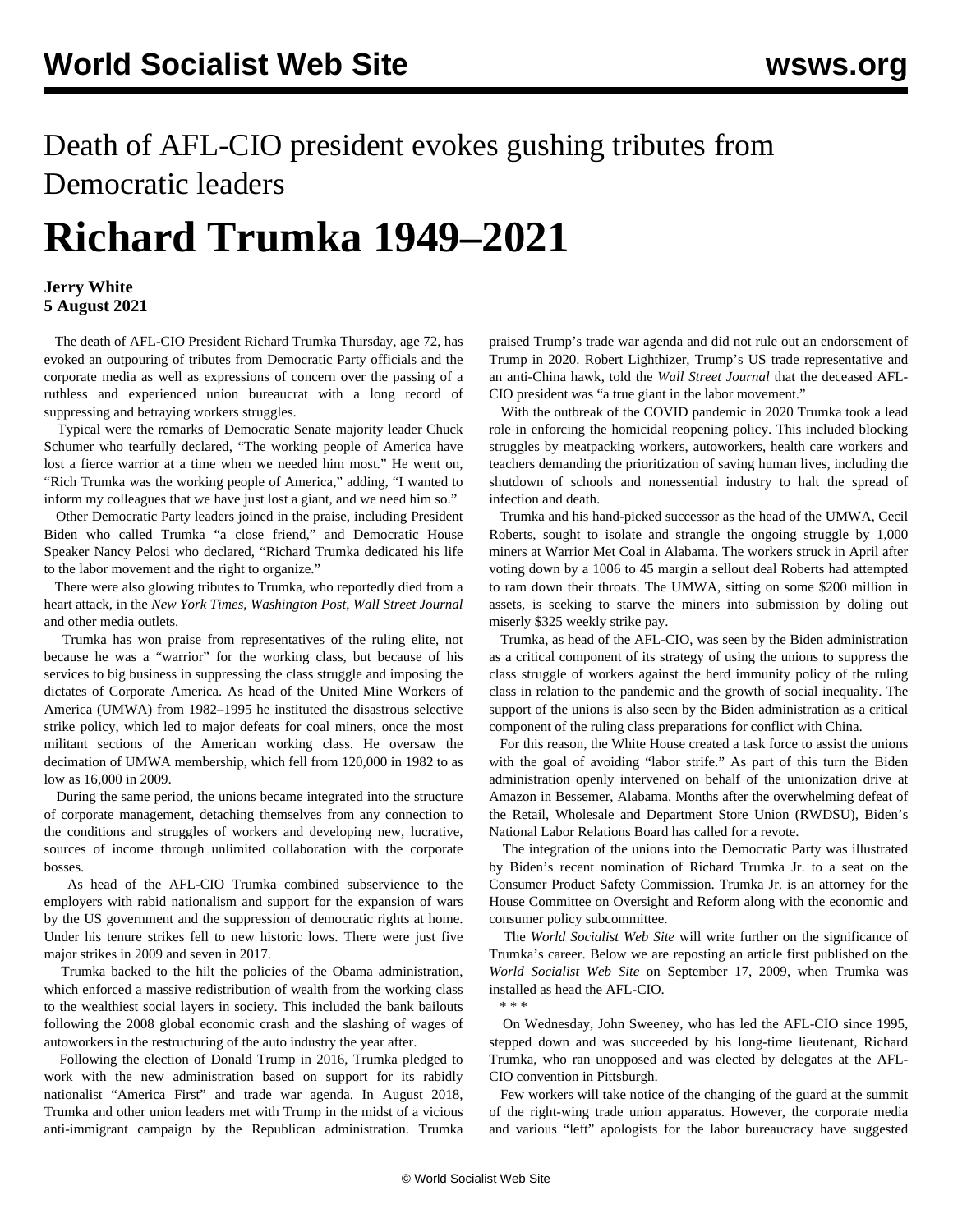that the elevation of the former president of the United Mine Workers might lead to a revival of the labor movement.

 Similar claims were made when Sweeney succeeded Lane Kirkland, and then proceeded to preside over a further catastrophe for workers and a fall in unionization rates to levels not seen since the beginning of the last century. In 2008, only 7.6 percent of private sector workers were in unions, the lowest rate since 1900.

 Trumka's résumé makes him eminently qualified to continue where Sweeney left off. Throughout his career he has suppressed opposition from rank-and-file workers, collaborated with the employers in imposing concessions on union members, and promoted the nationalism and anticommunism which have been hallmarks of the AFL-CIO since its formation more than 50 years ago.

 Trumka began his career in the United Mine Workers (UMW) bureaucracy as a member of the legal staff of Arnold Miller, who was elected president in a Labor Department-supervised election in 1972. That election came as a result of an upsurge of miners against the corrupt and gangster-ridden leadership of Tony Boyle, who had been convicted of the murder of UMW dissident Jock Yablonski.

 A wave of wildcat strikes throughout the coalfields culminated in a bitter strike in 1974, and then the 111-day walkout in 1977-78, in which miners clashed with Miller and defied a back-to-work order by the Carter administration. Miller was forced to resign in 1979.

 According to an account of the memoir of Thomas Geoghegan, another member of Miller's legal staff, "the young turks, including Trumka and [Geoghegan], who'd taken over the Washington, DC headquarters of the UMW, couldn't control the rank and file and they were turned out in disgrace."

 Trumka, who had obtained a law degree, returned to work in the mines in order to build up his credentials as a rank-and-file miner and accumulate the required time in the mines to run for office. His chance came after miners again rebelled, this time against the 1981 sellout agreement brought by UMW President Sam Church.

 In 1982, Trumka won a landslide victory over Church. Upon taking office, he pledged, "The rank and file says no more backward steps, no takeaway contracts, organize the coal mines, bring stability to the union, and that's what we are going to do, beginning tomorrow."

 Over the next 13 years however, Trumka worked to break down the traditions of working class solidarity and militant struggle in the UMW and transform the union into an adjunct of the coal industry. In 1983, the UMW abandoned its traditional policy of "no contract, no work" and industry-wide strike action in favor of the policy of so-called "selective strikes" against individual companies.

 This paved the way for the isolation and defeat of the 1984-85 AT Massey strike and the 1989-90 struggle at Pittston coal, which opened the way for a wave of violence by the coal companies and the state that culminated in the frame-up and murder of militant miners.

 Rather than organizing mass picketing to defend the 1,500 Pittston strikers and spreading the struggle across the coalfields, Trumka ordered miners to carry out civil disobedience stunts, such as sitting in front of the mine entrances until state troopers hauled them off to jail and appealing to Pittston shareholders at corporate meetings.

 While he cowered before the coal operators and the government, Trumka used threats and physical attacks against his opponents, above all the Workers League, the predecessor of the Socialist Equality Party, which was fighting to mobilize all miners in a national strike to defend the Pittston strikers.

 In June 1989, rank-and-file miners in southern West Virginia launched a wildcat strike to break the isolation of the Pittston workers. Roving pickets, many wearing ski masks, fanned out to shut down union and nonunion mines. At its height, 50,000 miners paralyzed coal production east of the Mississippi.

 In response, Trumka issued a desperate plea to the coal bosses and the government, telling the *Charleston Gazette* that Pittston's intransigence threatened to destroy the stability and competitiveness the UMW had brought to the coal industry.

 If the company succeeded in breaking the UMW, he warned, "When it comes back, I think the form of union probably will be different. Its tolerance for injustice will be far less and its willingness to alibi for a system that we know doesn't work will be nonexistent."

 Behind the scenes, Trumka conspired with the first Bush administration and Democrats like West Virginia Senator Jay Rockefeller to crush the wildcat and impose a sellout on the Pittston miners. Once again, the crushing of the miners' rebellion was used to launch a corporategovernment counteroffensive against the miners, culminating in the murder of West Virginia coal miner John McCoy in January 1990.

 Trumka responded with indifference and contempt, not only refusing to call a traditional memorial day to honor the fallen miner, but deciding to boycott the funeral, which was attended by thousands of miners. The UMW did nothing to demand the arrest of the killers—who are free to this day—and even cut off strike benefits to McCoy's widow and children.

Summing up this treatment by the UMW president, McCoy's sister, Donna Carter, said, "By doing absolutely nothing now—and from the day John got killed, Trumka did absolutely nothing—he shares as much of the responsibility as the man who shot the gun."

 Trumka would leave the UMW in 1995 to take a higher position in the AFL-CIO bureaucracy. He left having overseen the destruction of what was once the most powerful and militant union in the US. When he was elected UMW president in 1982, the union had 120,000 active members. Today it has around 16,000. Former UMW strongholds in the coal states of West Virginia, Kentucky and Pennsylvania are plagued with poverty, chronic unemployment and ill health.

 One other episode of his biography is worth nothing. After becoming secretary-treasurer of the AFL-CIO, Trumka was implicated in an illegal scheme to help finance the 1996 reelection bid of Teamsters President Ron Carey. According to the testimony of Carey's campaign manager, Jere Nash, Trumka personally approved a plan under which the Teamsters would give \$150,000 in union funds to Citizen Action, a liberal lobbying group backed by the AFL-CIO, in return for an equal amount in contributions steered by several union officials to Carey's campaign.

 Trumka refused to testify about the alleged contribution-swapping scheme, either before the New York federal grand jury or before a congressional subcommittee which held hearings on the affair, citing his Fifth Amendment protection against self-incrimination. Although AFL-CIO by-laws require that any union official invoking the Fifth Amendment be disqualified from office, the labor federation took no action against the man who is now its president.

 Trumka has spent the last 14 years as Sweeney's right-hand man, developing the closest relations with big business and working to "put out fires," i.e., suppress working class struggles throughout the country.

 In February, he was named to the White House Economic Recovery Advisory Board, a body which includes corporate executives from General Electric, Oracle and UBS, and is headed by former Federal Reserve Chairman Paul Volcker, who spearheaded the assault on workers during the Reagan years.

 In an effort to divert growing social anger against unemployment, Trumka plans to push "Buy American" chauvinism even more aggressively than his predecessor. "Mr. Trumka is already displaying a far more aggressive stance on trade than Mr. Sweeney did," the *New York Times* noted, citing his close ties to the Steelworkers union, which successfully pushed for the White House to impose trade tariffs on Chinese tire exports.

 It is perfectly logical that such an individual should be brought in to head the AFL-CIO, a bureaucratized, anti-democratic, corporatist